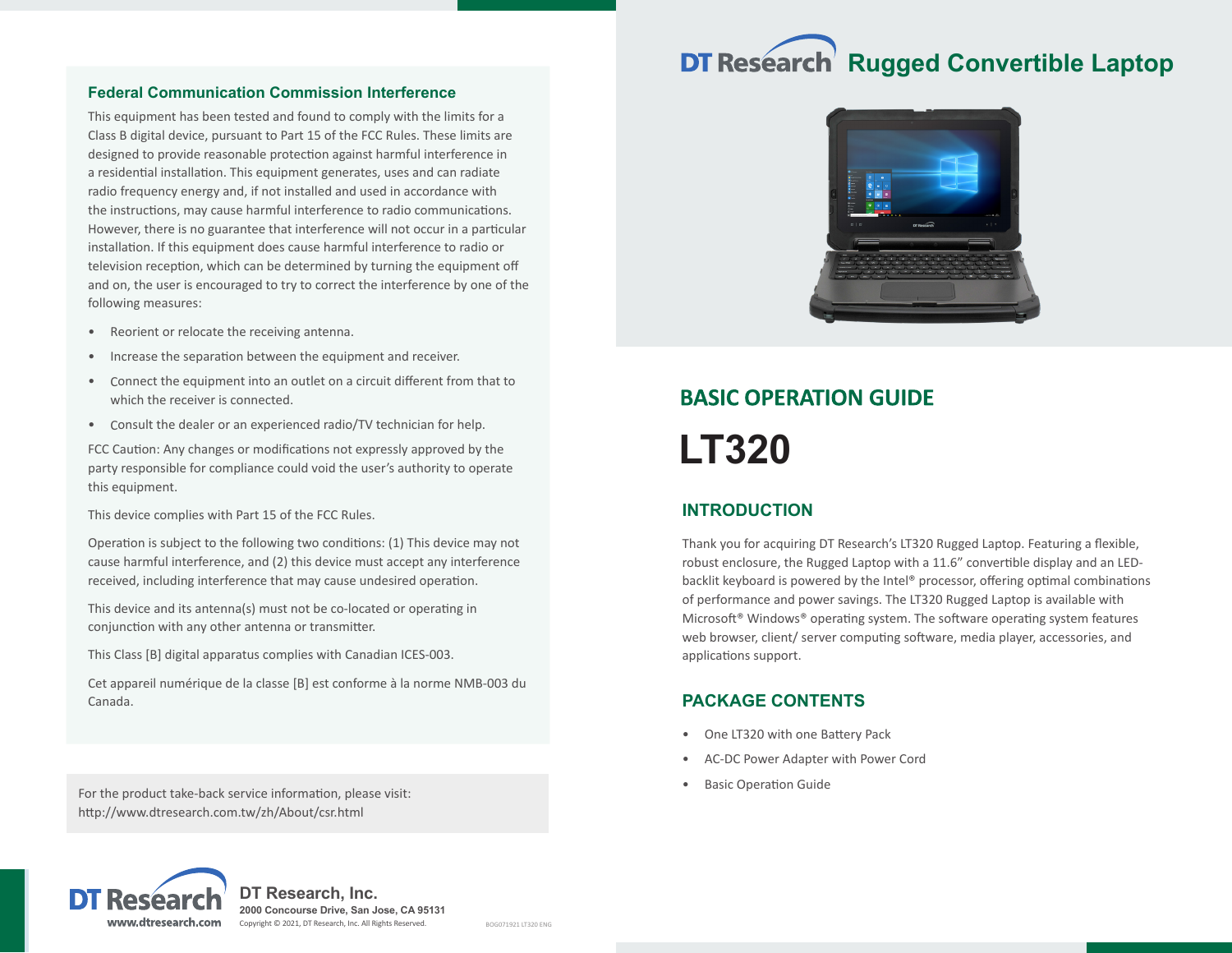

#### **Input/ Output Ports**

| $\boldsymbol{\Omega}$ | USB Type-C Port<br>(for data transmitting, video-out, and<br>charging) | D) | USB 3.0 Ports         |
|-----------------------|------------------------------------------------------------------------|----|-----------------------|
|                       |                                                                        | G  | Audio Jack            |
| (B)                   | Ethernet Port (RJ45)                                                   | Œ  | DC-in Jack            |
| (C)                   | <b>HDMI Output Port</b>                                                | e  | Smart Card/CAC Reader |
|                       |                                                                        |    |                       |

### **Button Functions**

| <b>BUTTON</b> | <b>ACTION</b>                                      | <b>BUTTON</b> | <b>ACTION</b>                                                                                                           |
|---------------|----------------------------------------------------|---------------|-------------------------------------------------------------------------------------------------------------------------|
| П             | Power Button                                       | 0             | 88 Standard, Full-size<br>Keyboard with Backlight                                                                       |
| 2             | Programmable Buttons                               | G             | Multi-touch Pad                                                                                                         |
| 8             | <b>Brightness Control Buttons</b>                  | Ø             | Service Door Switch                                                                                                     |
| 0             | Programmable Button or<br>NVIS/ Normal Mode Toggle | 6             | <b>Battery Latch</b><br>*Push the switch up to unlock the latch,<br>then slide the latch left to remove the<br>battery. |

# **PRECAUTIONS**

- Always exercise care when operating and handling the LT320.
- Do NOT apply excessive pressure to the display screen.
- We recommend using the Digital Pen (optional) to keep the screen clean.
- Avoid prolonged exposure of the display panel to any strong heat source. Wherever possible, the LT320 should face away from direct light to reduce glare.
- If the AC-DC power adapter is used to recharge or power the laptop, do NOT use any AC-DC adapter other than the one provided or acquired from the manufacturer or its partners.
- In the unlikely event that smoke, abnormal noise, or strange odor is present, immediately power off the LT320 and disconnect all power sources. Report the problem to your device provider immediately.
- Never attempt to disassemble the LT320, as this will void the warranty.

# **NOTE:**

To obtain protection consistent with any IP rating for the device, the I/O (audio, power, USB, card reader, etc.) port doors must be closed. If the IP protection is compromised by mishandling or misuse, such as by leaving port doors open or improperly closed, any resulting product damage will not be covered under any DT Research warranty.

# **BASIC FEATURES**

The LT320 rugged laptop integrates a high-brightness touchscreen, USB ports, and embedded networking elements such as wireless LAN and optional 4G LTE/ AWS.

A LT320 typically integrates an 802.11 wireless LAN (WLAN) adapter that may connect to other wireless devices or access points. If your LT320 does not come with such a network adapter, please consult your device provider to establish the desired network connectivity.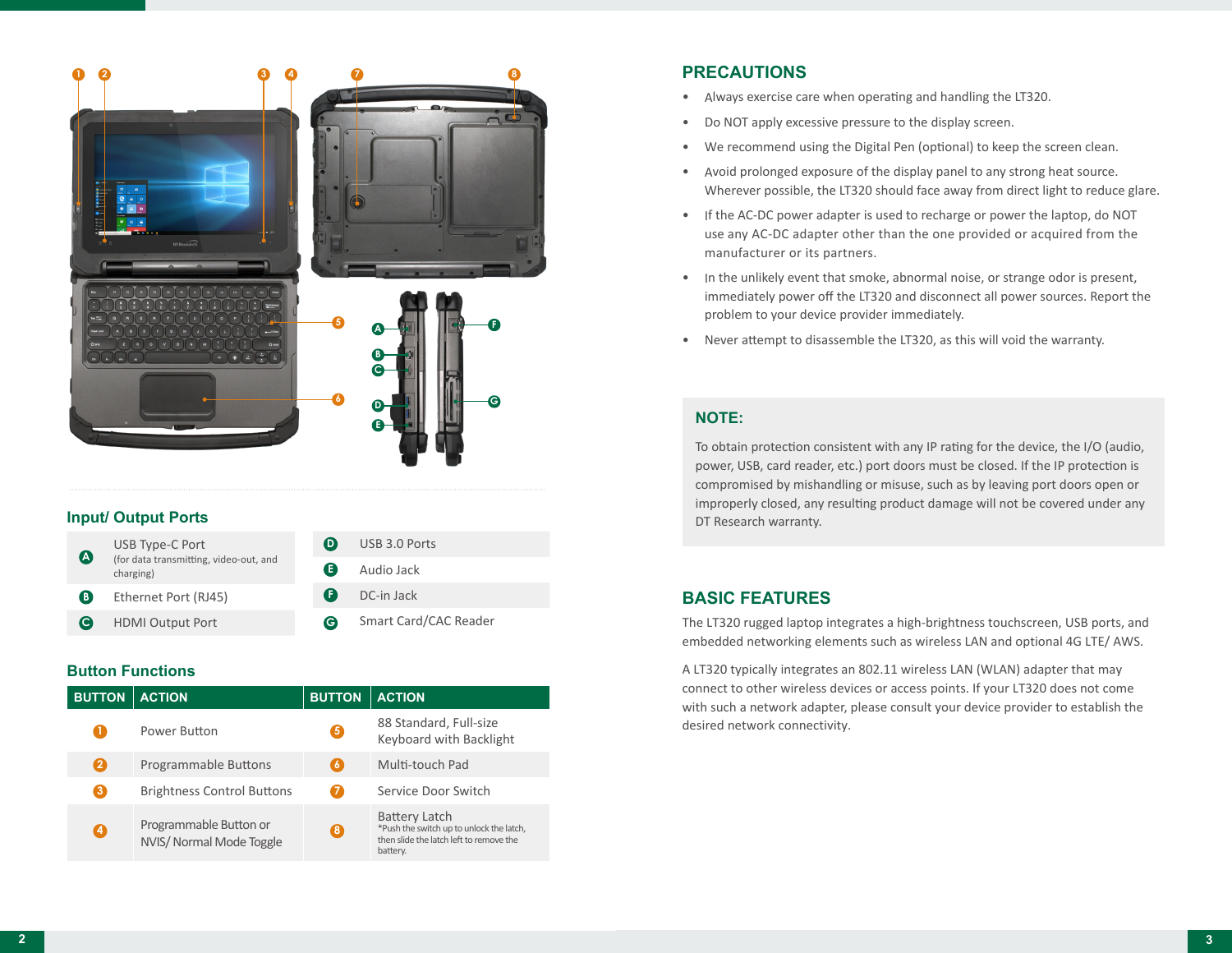# **OPERATION**

#### **Powering ON and OFF**

To activate the LT320, push and quickly release the Power Button. The display will come on in a few seconds. To put the LT320 in Standby mode, push and quickly release the Power Button. To turn the LT320 off for extended storage, power off safely using any software function that "shuts down computer" provided in the software operating system.

#### **NOTE:**

The battery pack shipped with your laptop may be low in power—please use the AC-DC adapter with the LT320 when setting up for the first time to fully charge the battery pack, or use the optional battery charger kit.

### **NOTE:**

When the battery pack is charging, the blue Battery LED should blink slowly. If plugging in the AC-DC adapter does not trigger this blinking activity and the LED stays dark, the battery pack(s) may have been drained substantially. Try unplugging/ replugging the AC-DC adapter to the LT320 a few times to activate the charging process.

### **NOTE:**

To conserve power, use (push and quick release) the Power Button to put the laptop in "Standby" mode while not in use. Pushing briefly on the same button will wake up the system within seconds.

# **NOTE:**

Avoid using the Power Button ("hold 4+ seconds" feature) to turn off the laptop—this form of hardware shutdown is intended to be a means of recovery from lockups, and not as normal operation.

#### **Start Up**

If the power up (from Standby mode or otherwise) is successful, the appropriate interface will be displayed after a launch sequence of several seconds. The wireless LAN connection may take 10-15 seconds to be established.

#### **Configuring the Rugged Laptop**

The LT320 may be configured using the utilities and methods dictated by the software operating system. The LT320 should be configurable for various properties such as user profiles, network features, and several system elements.

#### **Convert the LT320**

1. Unlock the latch to release the keyboard from the screen



2. Gently pull out the keyboard



#### **NVIS Mode and Screen Brightness Control (optional)**

- When power button is pressed to power on the unit, power LED will flash orange once to indicate the unit is booting. Unit will boot into NVIS mode with zero nit brightness by default and display will be dark. You can press the "Brightness Up" and "Brightness Down" buttons to set NVIS mode display to desired brightness (up to 20 nits).
- To toggle between NVIS and high-brightness display mode, press the "NVIS/ Normal Mode Toggle" button. When changed from NVIS mode to high-brightness mode, display brightness percentage will be same as the brightness level set in NVIS mode before toggling.